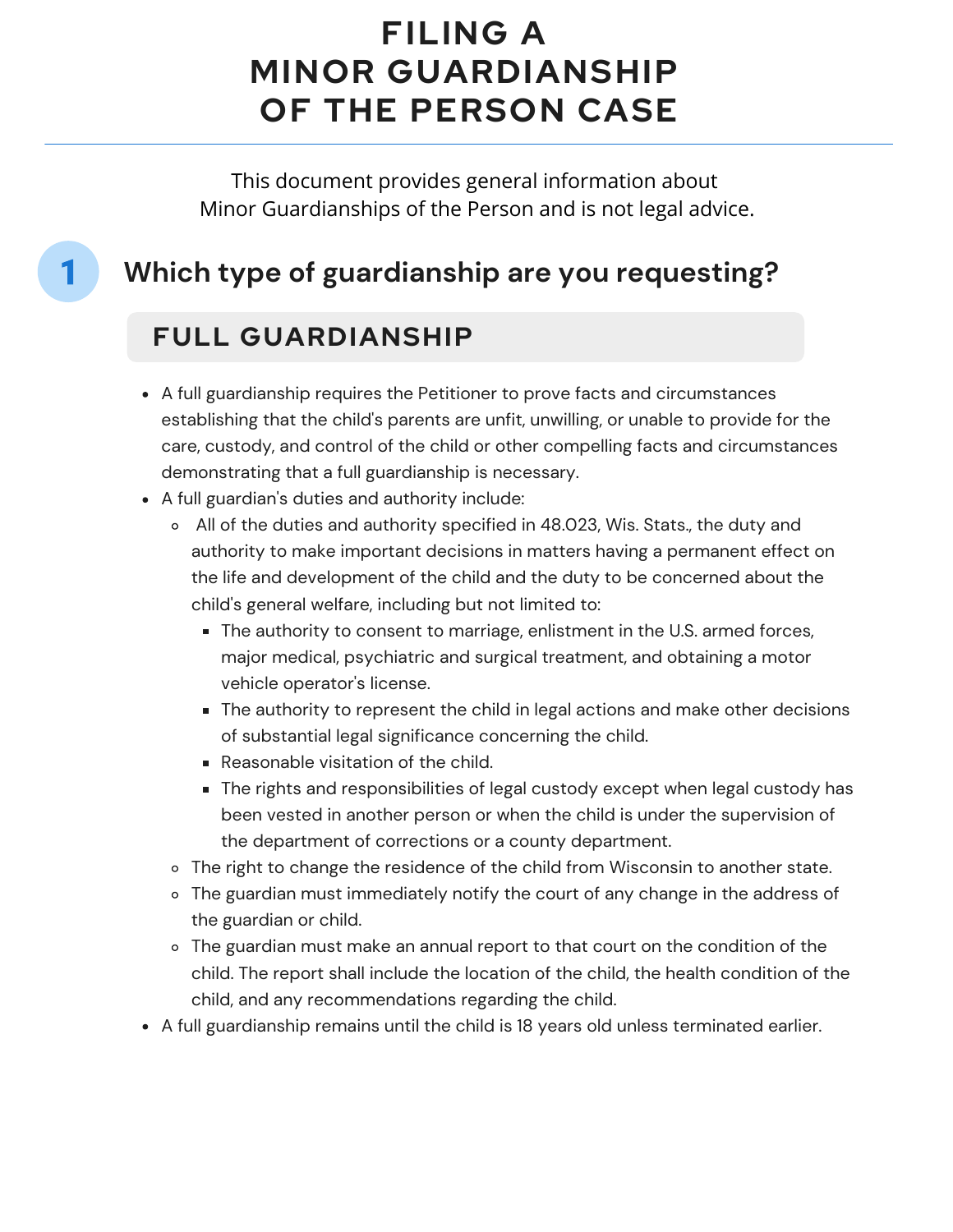#### **LIMITED GUARDIANSHIP**

- A limited guardianship requires the Petitioner to prove facts and circumstances establishing that the child's parents need assistance in providing for the care, custody, and control of the child and a statement of the specific duties and authority sought by the petitioner for the proposed guardian and the specific parental rights and duties that the petitioner seeks to have transferred.
- A limited guardian has limited duties and authority. The court may order:
	- The authority to consent to marriage, enlistment in the U.S. armed forces, major medical, psychiatric and surgical treatment, and obtaining a motor vehicle operator's license.
	- The authority to represent the child in legal actions and make other decisions of substantial legal significance concerning the child.
	- Reasonable visitation of the child.
	- The rights and responsibilities of legal custody except when legal custody has been vested in another person or when the child is under the supervision of the department of corrections or a county department.
	- o The right to change the residence of the child from Wisconsin to another state.
	- The guardian must immediately notify the court of any change in the address of the guardian or child.
	- The guardian must make an annual report to that court on the condition of the child. The report shall include the location of the child, the health condition of the child, and any recommendations regarding the child.
- Additionally, the court may limit the guardian's authority regarding:
	- a parent retains power to make the following decisions within the parent's ability to exercise effectively.
	- o the physical custody of a guardian is limited to allow shared physical custody between the guardian and parent since it is in the best interests of the child.
- The court decides the expiration date of a limited guardianship.
	- A limited guardianship can be extended.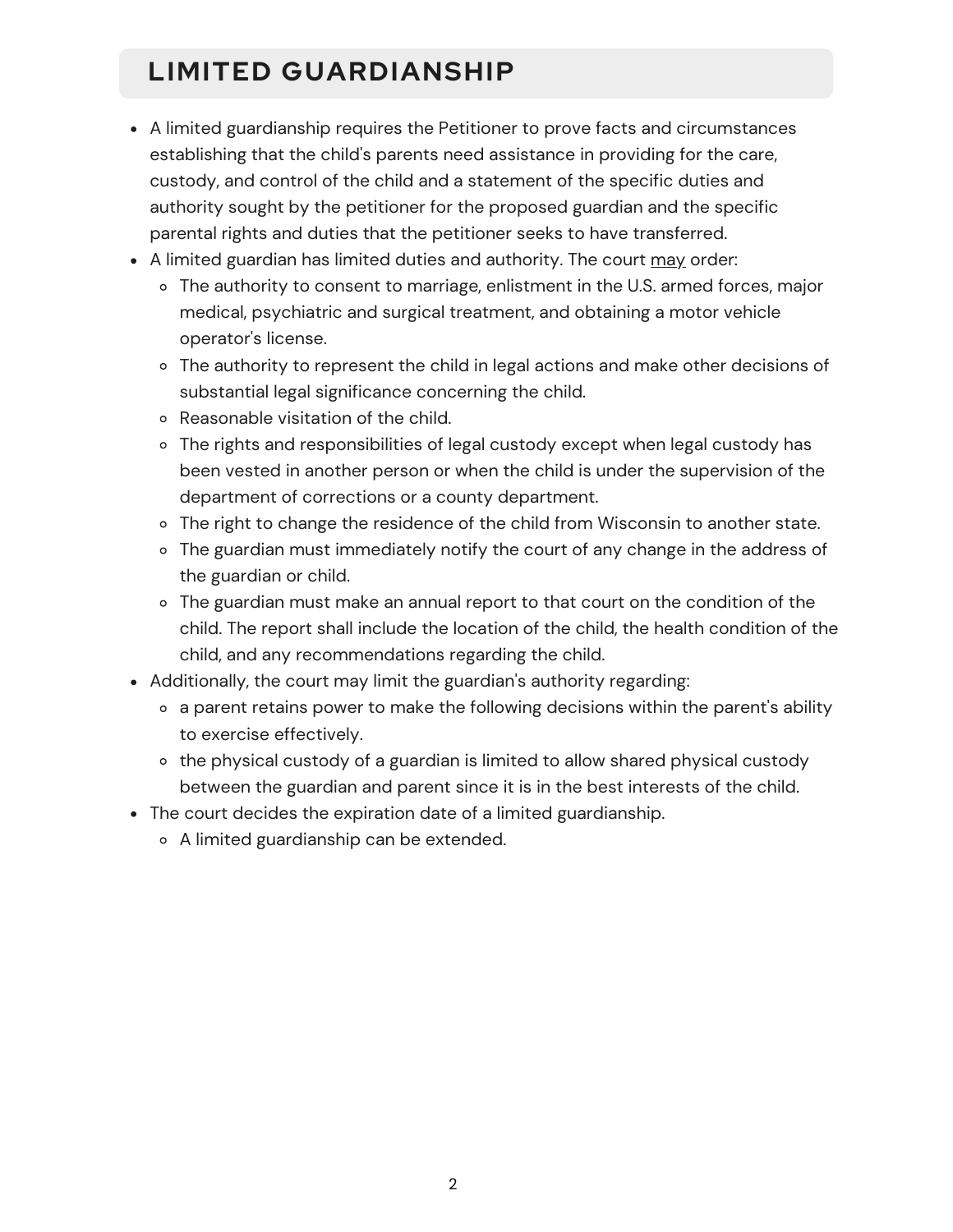#### **TEMPORARY GUARDIANSHIP**

- A temporary guardianship requires the Petitioner to prove facts and circumstances establishing that the child's particular situation, including the inability of the child's parents to provide for the care, custody, and control of the child for a temporary period of time, requires the appointment of a temporary guardian; the reasons for the appointment of a temporary guardian; and the powers requested for the temporary guardian.
- A temporary guardian's authority shall be limited to those acts that are reasonably related to the reasons for the appointment that are specified in the petition for temporary guardianship.
- A temporary guardianship can be ordered up to 180 days.
	- A temporary guardianship can be extended once for up to an additional 180 days.

#### **EMERGENCY GUARDIANSHIP**

- An emergency guardianship requires the Petitioner to prove facts and circumstances establishing that the welfare of the child requires the immediate appointment of an emergency guardian.
- An emergency guardian's authority shall be limited to the acts, which are reasonably related to the reasons for the appointment
- An emergency guardianship can be ordered up to 60 days.
	- o An emergency guardianship cannot be extended.
- A Temporary Order Appointing an Emergency Guardian may be requested on the Petition (JN-1504) until the hearing on the Emergency Guardianship petition is held.

#### **Complete a Petition for Appointment of Guardian**

- JN-1501 Full, Limited, and Temporary Guardianships For an Indian child, use the Indian Child Welfare Act version - IW-1501.
- JN-1504 Emergency Guardianships

 $\mathbf{2}$ 

3

- All forms are available on www.wicourts.gov
	- o Click on Forms, Circuit Court, [Guardian](https://www.wicourts.gov/forms1/circuit/ccform.jsp?FormName=&FormNumber=&beg_date=&end_date=&StatuteCite=&Category=69&SubCat=48.9795%20-%20Guardian%20of%20the%20Person%20for%20a%20Child)ship, 48.9795 Guardian of the Person for a Child

#### **Complete the UCCJEA Form - GF-150**

- All forms are available on www.wicourts.gov
	- Click on Forms, Circuit Court, Guardianship, 48.9795 Guardian of the Person for a Child